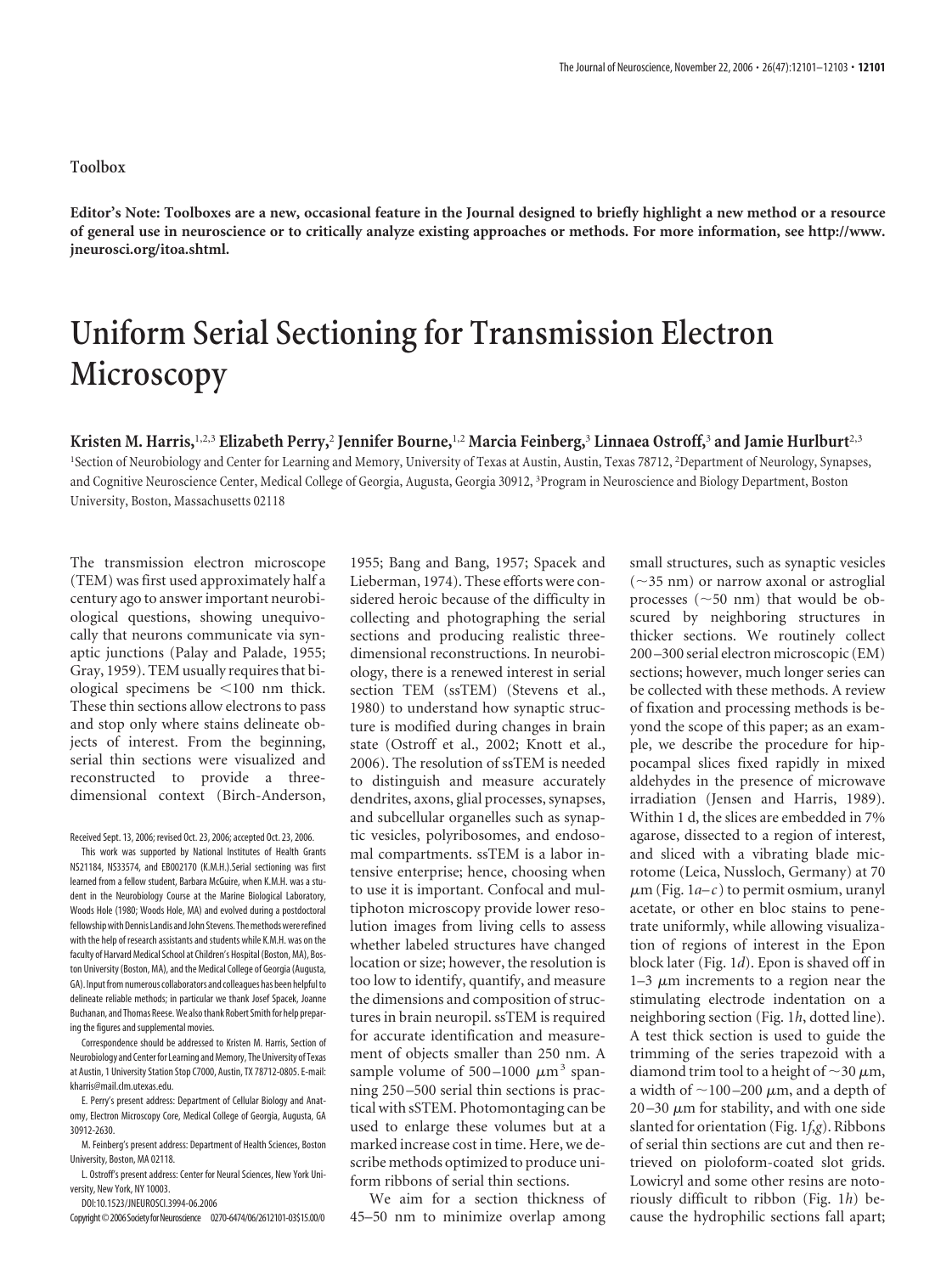however, a few quick sprays of salonquality hair spray and overnight drying produces uniform continuous ribbons on the same trapezoid (Fig. 1*i*).

The goal always is to have perfectly uniform section thickness along fold-free ribbons for accurate quantitative analyses (Fig. 2*a*). A 35° diamond knife minimizes section compression (Figs. 2*b*,*c*). The grids are coated within 24 h before section pickup to avoid having the Pioloform sag under the weight of the sections during pickup, which can create folds after drying (Fig. 2*b*). Pioloform that is coated too thickly or with an uneven flow rate altered apparent section thickness (Fig. 2*e*). Small holes in the Pioloform (Fig. 2*f*) are avoided by drying the coated slide in a small jar with desiccant. Saturated aqueous uranyl acetate and freshly prepared Reynolds lead citrate are both filtered through a  $0.22 \mu m$  syringe filter, and grids were stained in a  $CO<sub>2</sub>$ - free environment to avoid dark precipitate over the surface of the sections (Fig. 2*g*). Microwaveenhanced infiltration of epoxy resins had been used to speed the process, however, infiltration was not always uniform, which resulted in cracks (Fig. 2*h*); hence, tissue blocks are now infiltrated in epoxy resins overnight and then cured for 48 h in a 60°C oven. The ribbon curved if the north and south edges of the trapezoid were not parallel (Fig. 2*i*). Uneven section thickness (Fig. 2*j*) is easily corrected by enclosing the ultramicrotome (Fig. 2*k*) to prevent air drafts and local temperature changes. Stopping and restarting the ribbon also produces a change in section thickness (e.g., third section from the edge of the knife in Fig. 1*j*). A video camera is used to monitor progress, and the enclosure doors are not opened until the desired ribbon length is achieved. These methods produce long, fold-free, and clean ribbons of serial thin sections with uniform section thickness. Dry grids are then loaded into grid cassettes and stored in gelatin capsules for repeated viewing and photography in a TEM. For detailed methods, refer to supplemental methods, movies, and figures (available at http:// www.jneurosci.org as supplemental material). In addition, consult http://Synapse-Web.org, http://synapses.bu.edu, or http:// clm.synapses.utexas.edu for updates on these methods and detailed methods for photography, alignment, reconstruction, and measurement in three dimensions.

New approaches are sought to achieve the information currently available only with ssTEM more rapidly. Recently, serial block-face-scanning EM (Briggman and



**Figure 1.** Preparation of serial thin sections from a specific region of interest. *a*, Stimulating electrodes positioned in a hippocampal slice. *a'*, Diagram of a region of interest surrounding the indentations left by the stimulating electrodes on the slice, which is embedded in agarose for stability. *b*, Fixed region of interest illustrated diagrammatically in *b***'** and turned on edge to obtain slices using a vibrating blade microtome to produce "vibra-slices" as illustrated in  $c'$ . **c**, The 70- $\mu$ m-section vibra-slices are gently transferred into a 24-well tissue culture plate containing 0.1 M phosphate buffer using a small brush at the corner of the surrounding agarose to avoid mechanically induced dark artifacts in the tissue. *d*, On-edge view of a vibra-slice through the depth ofthe hippocampalslice fromthe airtothe netsurface;this vibra-slice isthroughthe indentation left bythestimulating electrode (stim).*e*, Neighboring vibra-slice used to obtainseries near thestim, byshaving off the Epon to the dotted line. Thescale bar in *e* is for *d* and *e. f*, Toluidine blue-stained thick section at the bottom is used to quide where to place the trapezoid on the face of the Epon block. The goal is to have a long ribbon of uniformsection thickness. *g*, Uniform ribbonsectioning, except where thesection arm was stopped and restarted. *h*, Routine Lowicryl embedded tissue does not ribbon well. *i*, After hair spray, the same trapezoid sections well.

Denk, 2006) has been added to the EM toolkit. The advantage of this approach is that fragile, serial thin sections do not need to be handled; instead, the remaining block face is photographed after each section is removed. Theoretically, larger sample areas could be photographed

without montaging; however, the resolution achieved at this lower magnification does not currently allow deciphering of individual axons, astroglial processes, dendritic spines, synapses, and their composition of organelles in brain neuropil. Automatic montaging, alignment, and